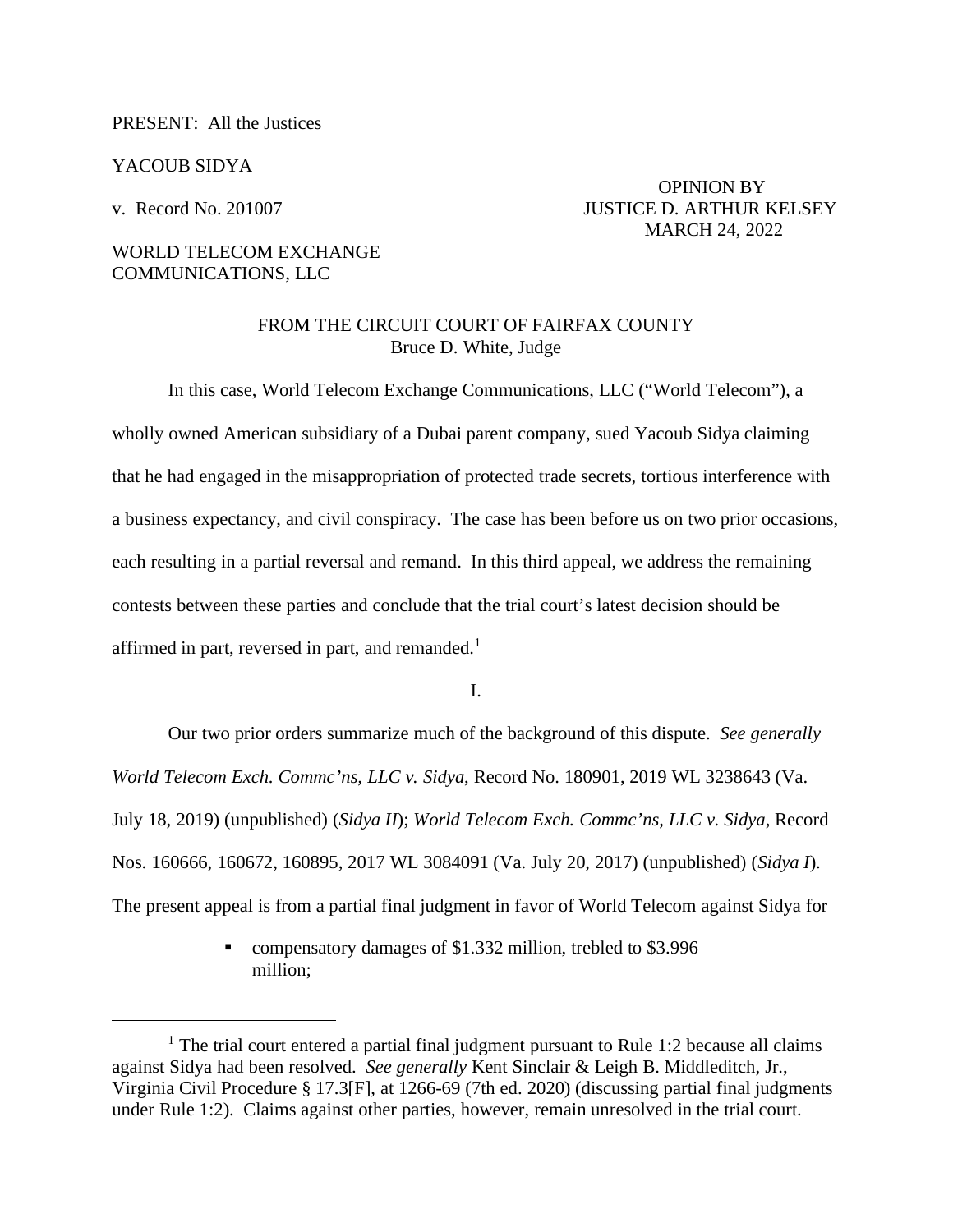- punitive damages of \$350,000;
- attorney fees incurred while preparing for and attending the 2015 trial that total \$1.682 million, as well as post-trial, supplemental attorney fees of \$500,000;
- **Parameter interest of 6% per annum, calculated from the** date of the 2015 jury verdict, applied to the compensatory damages, trebled damages, punitive damages, and attorney fees attributable to the 2015 trial; and
- post-judgment interest of 6% per annum, calculated from the March 2020 order, applied to the post-trial, supplemental attorney fees.

In this appeal, Sidya challenges various aspects of each of the trial court's holdings. We will address each issue beginning with the most basic: whether to overturn the jury verdict against Sidya on World Telecom's claims.

## II.

## A. SUFFICIENCY OF THE EVIDENCE

"Pursuant to Code § 8.01-680, the standard of review for determining the sufficiency of evidence on appeal is well established." *Nolte v. MT Tech. Enters., LLC*, 284 Va. 80, 90 (2012) (alterations and citation omitted). "The reviewing court must examine the evidence in the light most favorable to . . . the prevailing party at trial, and the trial court's judgment will not be disturbed unless it is plainly wrong or without evidence to support it." *Id.* "When the law says that it is for the jury to judge of the credibility of a witness, it is not a matter of degree." *Simpson v. Commonwealth*, 199 Va. 549, 557 (1957) (citation omitted).

After an eight-day trial, the jury found in favor of World Telecom on three of the counts it had alleged against Sidya: misappropriation of trade secrets, tortious interference with a business expectancy, and civil conspiracy. Sidya argues that the jury verdict on all three counts must be set aside because it is plainly wrong or without evidence to support it. We disagree.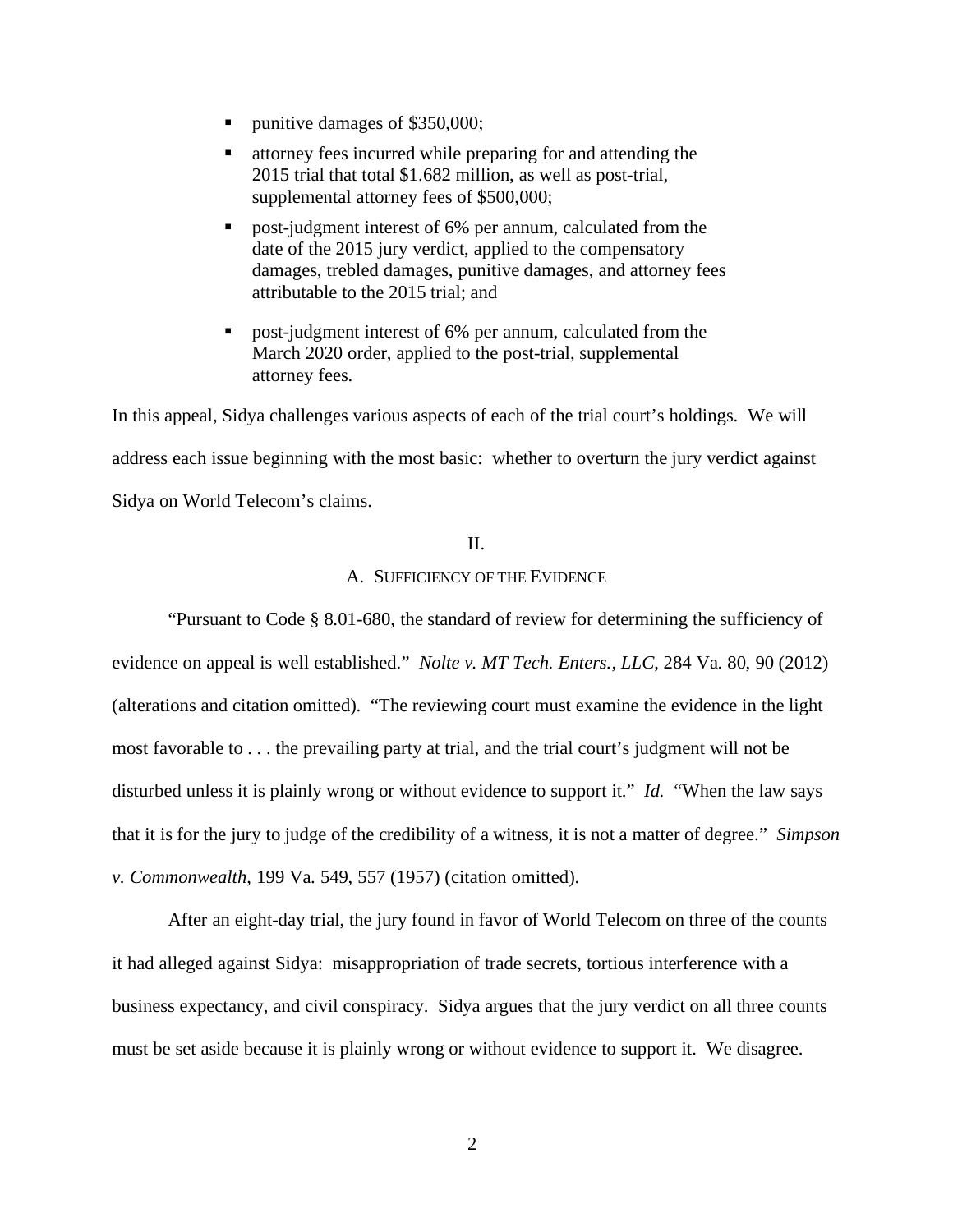Evidence at trial demonstrated that in November 2010, Sidya and Mohammad Barmawi decided to start their own telephony business called SBC FZ, LLC ("SBC"). Barmawi was at the time CEO of World Telecom, and Sidya owned Y-Telecom, which was a vendor to World Telecom. While Barmawi was still employed at World Telecom, Barmawi and Sidya planned together to price World Telecom out of one of their most successful markets — the country of Mauritania. Barmawi prepared price-increase information for the Mauritania market and emailed it to Sidya for Sidya to send to World Telecom as if it had come from Sidya's company, Y-Telecom. In the e-mail, Barmawi said that they needed to act now because Mauritania was World Telecom's "bread and butter." *See* Pl.'s Ex. 246. He warned Sidya to "not go forward[ing] this e-mail hahahaha." *Id.* Later that day, Sidya e-mailed the pricing information to World Telecom as if it had come from him. In reply to the e-mail, Barmawi pretended that the increase was "shocking." Pl.'s Ex. 95, at 4.

At trial, Barmawi and Sidya claimed that the price increase was based upon a tax in Mauritania, but Barmawi admitted that it was "a business decision that [he] made to protect SBC." Trial Tr. (Aug. 13, 2015) at 88-89. Sidya conceded that he knew Barmawi was "playing games" with World Telecom. *Id.* at 188. As a result of the scheme, World Telecom was forced to abandon all business in Mauritania, which was a "major, major problem for [World Telecom] with regards to revenue and cost." Trial Tr. (Aug. 11, 2015) at 33-34.

World Telecom presented evidence that Sidya and Barmawi recruited World Telecom's employees and that these employees used World Telecom's data and resources for SBC while they were still employed at World Telecom. Under Sidya's direction, the CFO of World Telecom used World Telecom's financial data at bank meetings for SBC while still employed for World Telecom. *See* Trial Tr. (Aug. 12, 2015) at 63-66, 69-74; Pl.'s Ex. 238; Pl.'s Ex. 262.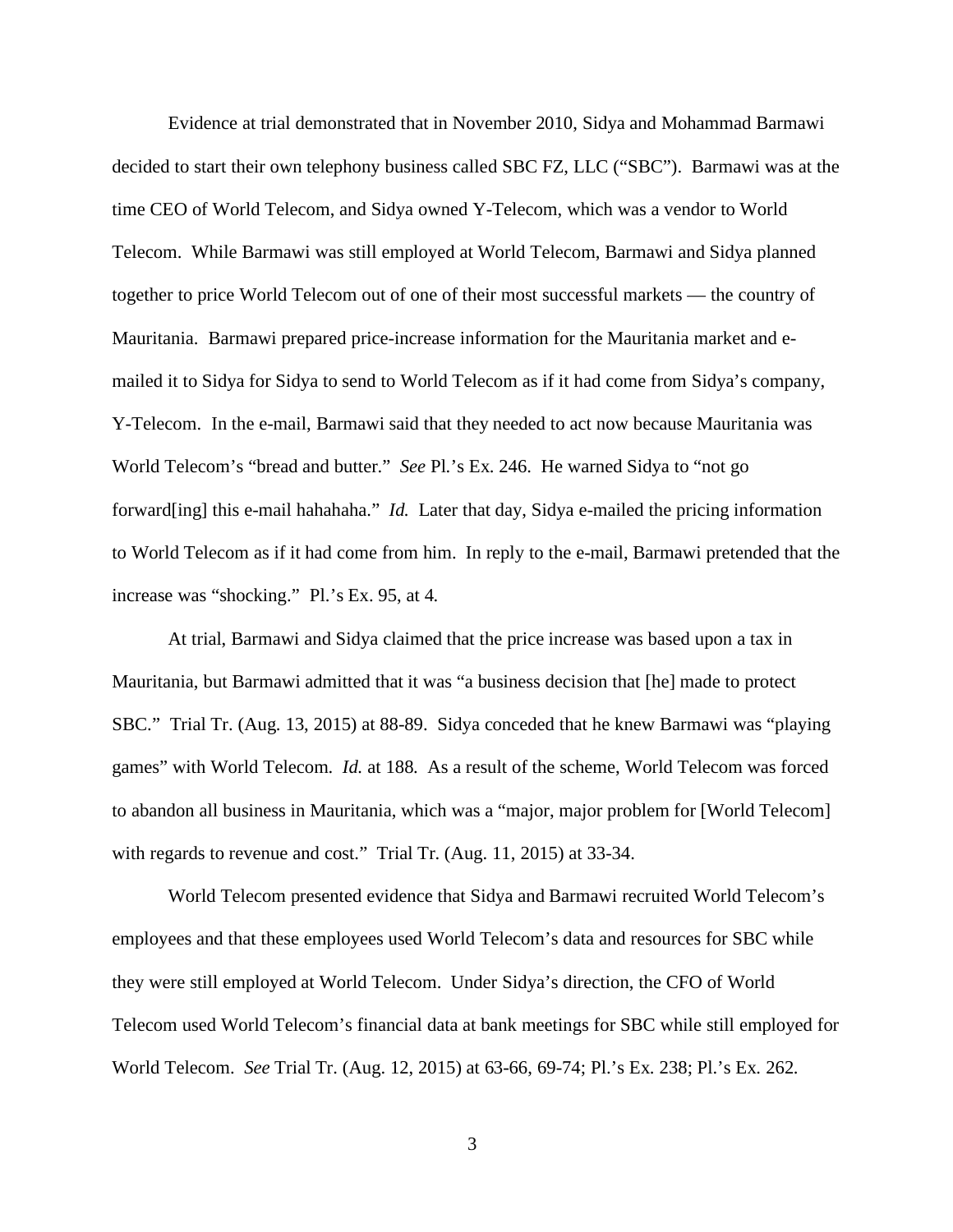World Telecom also presented uncontradicted evidence of a data breach perpetrated by SBC's employees. World Telecom stored its confidential data in a password-protected program called OrcaWave. This included data for its customers and vendors — pricing information, margins, costs, and route matrixes. OrcaWave was "the Holy Grail of the company." Trial Tr. (Aug. 10, 2015) at 148. Before departing World Telecom for SBC, the chief technology officer, David Hart, created an unauthorized username and password for OrcaWave. At trial, Barmawi, Hart, and Jung Kim (another SBC employee) admitted that they had used this unauthorized username and password to regularly access World Telecom's data. Hart also admitted that he had discussed the username with Sidya but had not given him the password. *See* Trial Tr. (Aug. 12, 2015) at 144-45.

OrcaWave's usage report showed that the unauthorized username was used over 850 times in a six-month period. World Telecom's computer forensic analyst testified that the login information had been used by SBC employees Barmawi, Hart, Kim, and Satanand Atwaru. He also stated that he "would not agree" with the "suggestion that nothing ties Yacoub Sidya" to accessing the OrcaWave information because evidence indicated that the unauthorized username had been used in Mauritania (Sidya's place of residence). Trial Tr. (Aug. 17, 2015) at 63-64.

In its data breach, SBC employees accessed World Telecom's margin reports, account history reports, rate addendum archives, and cost reports. These reports included information about the customers' minutes, procedure ratios, revenue and cost margins, billing statuses, rates, and previous offers. World Telecom presented e-mails demonstrating that SBC employees had used this information to undercut World Telecom. *See* Trial Tr. (Aug. 12, 2015) at 127-29; Pl.'s Ex. 196; Pl.'s Ex. 229. The president of World Telecom testified that in the first six months of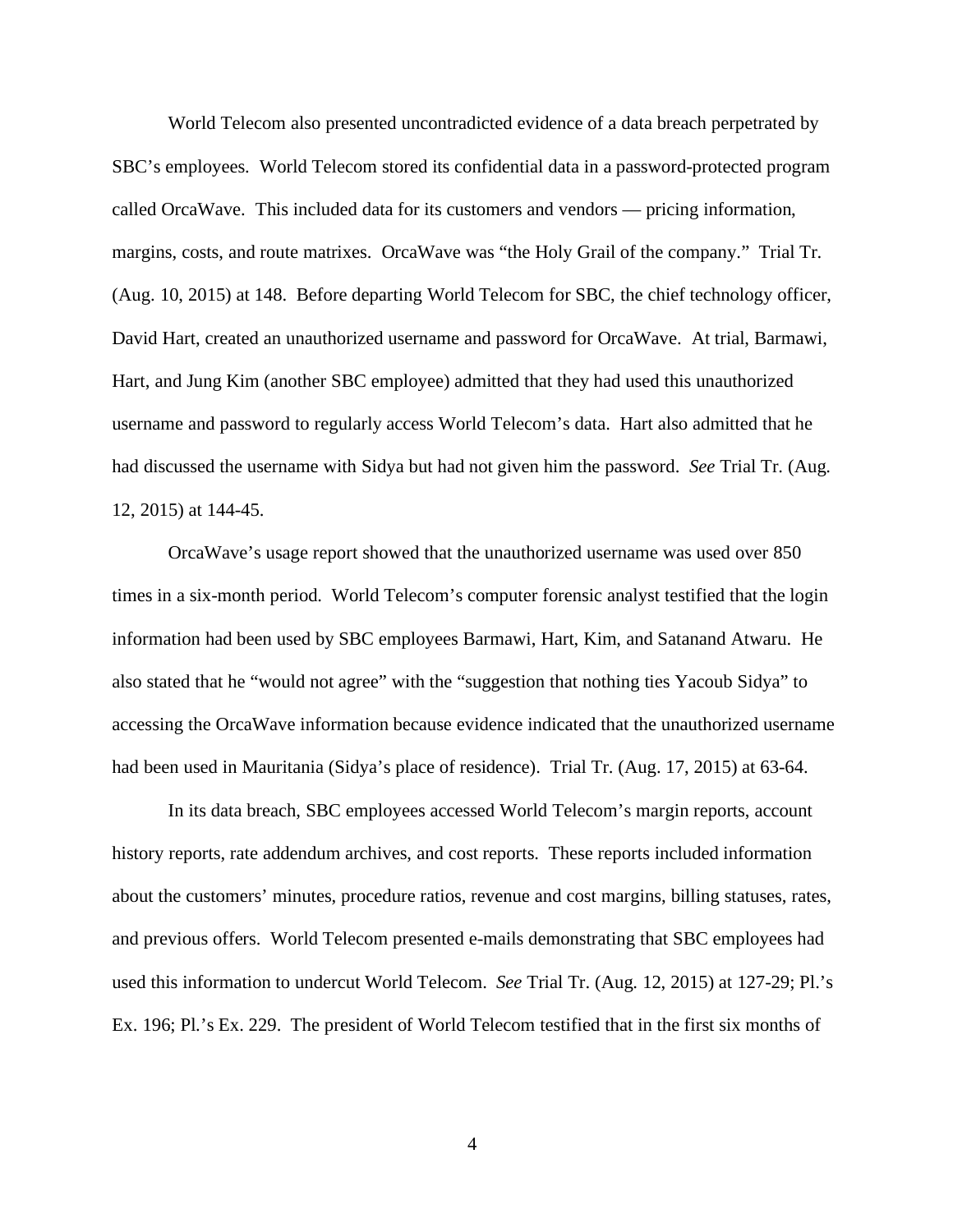2011, they could not understand why the company's margins were being squeezed and why they were losing so many customers — until he discovered the data breach.

World Telecom presented evidence from a research analyst who qualified as an expert in the wholesale telephony industry. He testified that the telephony industry was still a "viable market" with \$92 billion of annual revenue, an average of 6-7 percent annual growth, and 15-18 percent annual growth in Africa and South Asia. Trial Tr. (Aug. 17, 2015) at 103-04. World Telecom also presented expert testimony as to the diminution in value of the business from December 2010 to December 2011. The expert opined that "the data reflected that there was a total destruction of the business" and that after the OrcaWave data breach, World Telecom was "never profitable again." *See id.* at 120-21, 152.

Given the evidence, the jury's verdict was not plainly wrong or without evidence to support it. "Under Virginia's Uniform Trade Secrets Act (VUTSA), an owner of 'trade secrets' may be entitled to damages when it can prove 'misappropriation' by another." *Babcock & Wilcox Co. v. Areva NP, Inc.*, 292 Va. 165, 205 (2016) (citation omitted). As to the trade-secrets count, Sidya does not deny the data breach that occurred through the unauthorized access to OrcaWave. Instead, he argues only that he knew nothing about it. The evidence, however, suggested otherwise. Hart testified that he told Sidya about the username, and the forensic analyst found that someone had logged in to OrcaWave with the unauthorized username and password multiple times from a computer in Mauritania. The jury reasonably distrusted Sidya's claim of ignorance and inferred from the evidence that he was actively involved in the misappropriation of World Telecom's trade secrets.

As to the claim for tortious interference with a business expectancy, World Telecom needed to prove that Sidya had known of a World Telecom business expectancy and that he had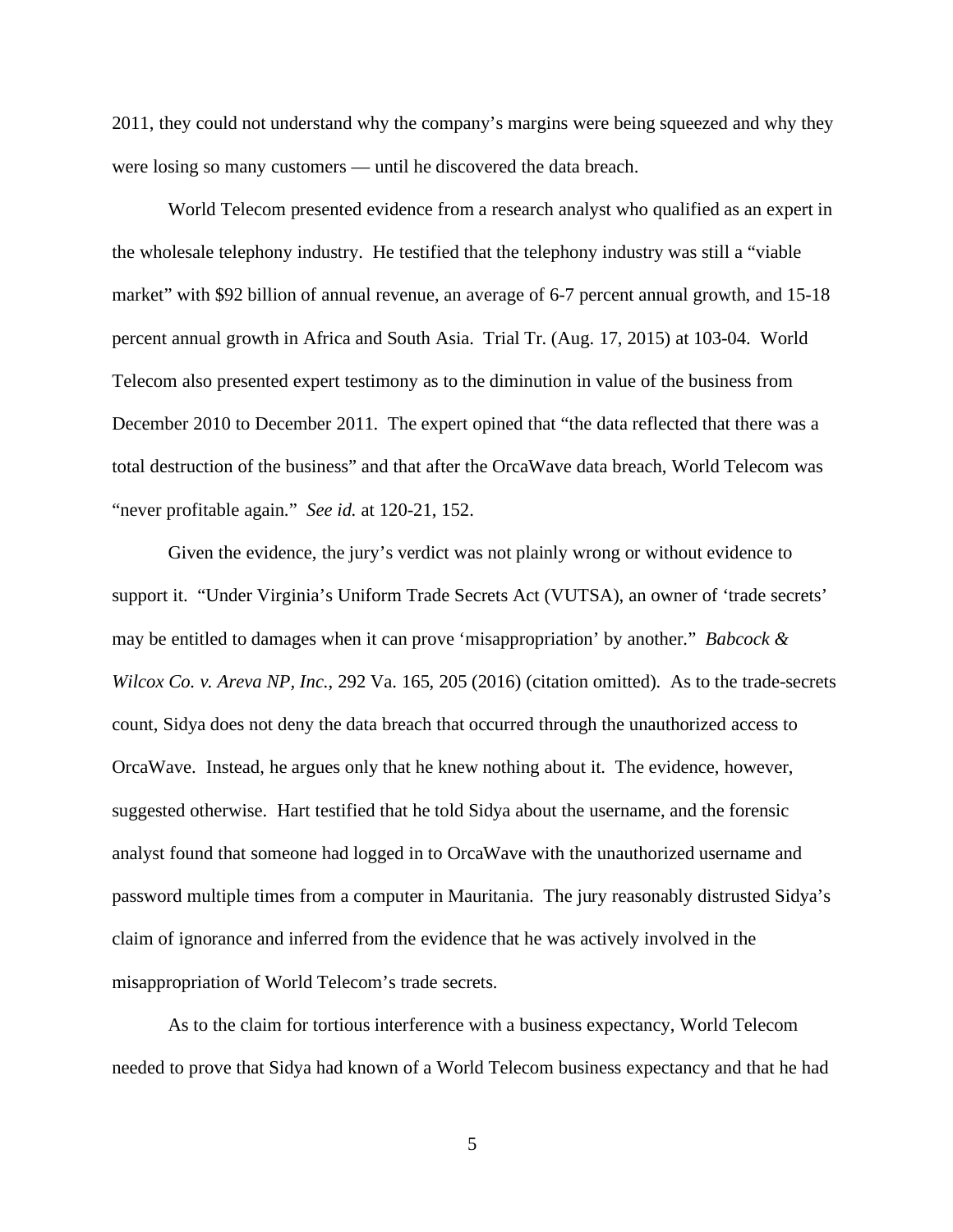used improper means to intentionally interfere with that expectancy. *See Preferred Sys. Sols., Inc. v. GP Consulting, LLC*, 284 Va. 382, 403 (2012). The evidence demonstrates a number of business expectancies, including World Telecom's ongoing relationships with its customers and vendors, that were interfered with by Sidya and his co-conspirators using confidential information from employees while they were still working at World Telecom and using confidential information from the OrcaWave database. The evidence thus supports the jury's verdict on this count.

Finally, to prove a civil conspiracy under Code § 18.2-499, "a plaintiff must establish: '(1) a combination of two or more persons for the purpose of willfully and maliciously injuring plaintiff in his business; and (2) resulting damage to plaintiff.'" *Dunlap v. Cottman Transmission Sys., LLC*, 287 Va. 207, 214 (2014) (alteration and citation omitted). Sidya and Barmawi deceived World Telecom in order to price them out of the Mauritania market, worked with an active employee of World Telecom to take and use World Telecom's financial data, and used World Telecom's confidential data to undercut World Telecom and steal customers for at least six months. These facts sufficiently proved a civil conspiracy by clear and convincing evidence.

We also find that the evidence was sufficient to establish that Sidya's actions caused harm to World Telecom under each of these counts. The testimony of both World Telecom's owner and the damages expert identified the actions of Sidya and his co-conspirators as causing the destruction of World Telecom's business.

Having examined the facts and inferences in the light most favorable to World Telecom, we find that the evidence was sufficient to support the jury's verdict on all three counts.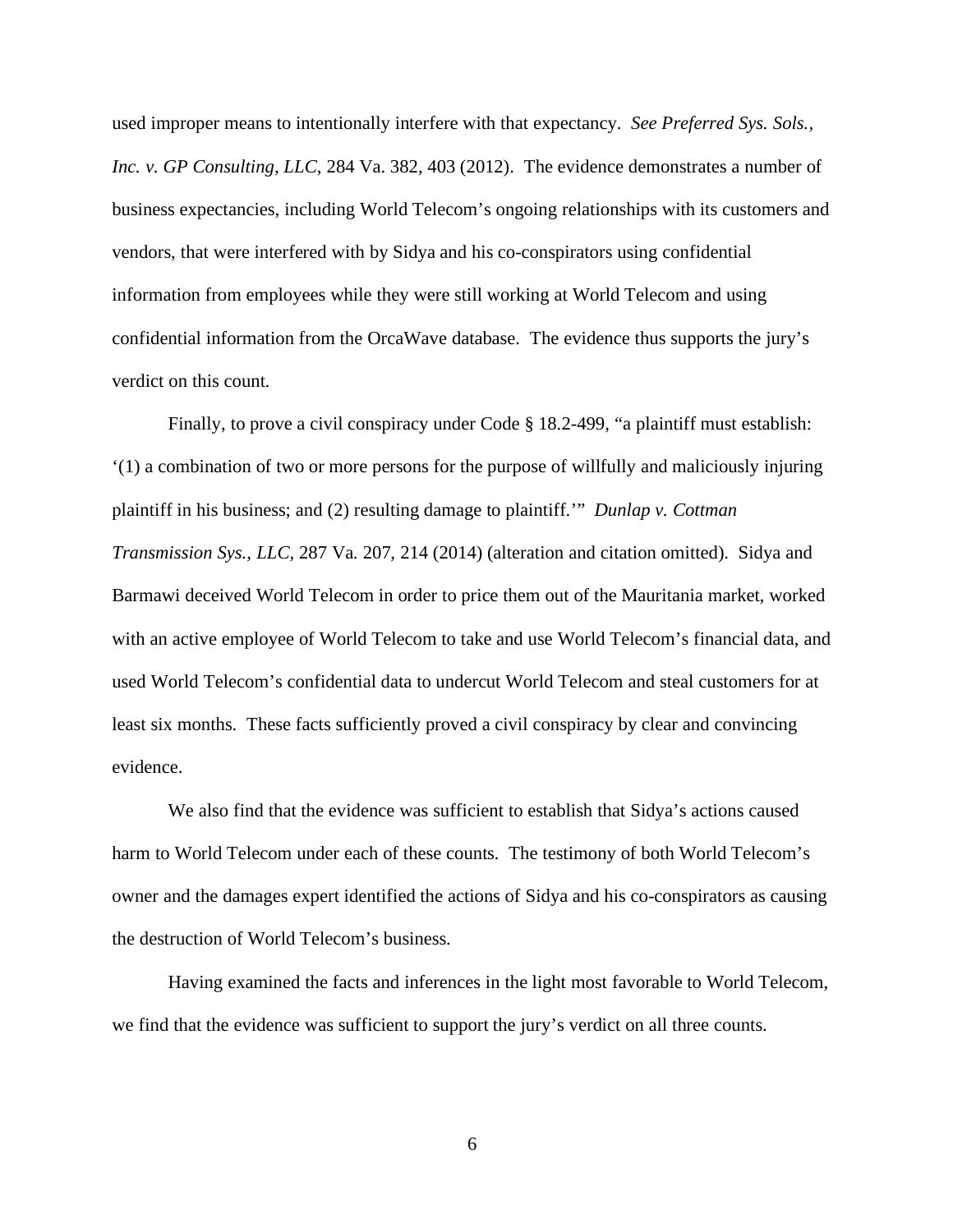#### B. APPORTIONMENT RULING ON REMAND

Because "the parent company and one of two plaintiffs . . . ha[d] been stricken from the case," we instructed the trial court to "hold a hearing to determine what portion of the damages should be allocated to . . . World Telecom Exchange Communications, LLC." *Sidya II*, 2019 WL 3238643, at \*2. On remand, the trial court held a hearing and determined that the portion of damages allocable to World Telecom was \$1.332 million. That award, Sidya now argues, violated our appellate mandate because the trial court did not specifically allocate a percentage of the damages to World Telecom but rather calculated a whole new attribution of damages. Upon this subtle distinction between allocation and attribution, Sidya contends that we should vacate the trial court's award in its entirety based upon the mandate rule. We decline to do so.

In Virginia, an appellate mandate "is the directive of the appellate court certifying a judgment in a particular case to the court from which it was appealed" and thus "speaks only to that case." *Powell v. Commonwealth*, 267 Va. 107, 128 (2004). The mandate controls "only 'as to matters within its compass.'" *Id.* (quoting *Sprague v. Ticonic Nat'l Bank*, 307 U.S. 161, 168 (1939)). The mandate does not prohibit a trial court on remand "from acting on matters not constrained by the language of the mandate, construed in light of the appellate court's opinion." *Id.* While a trial court must obey "both the letter and spirit" of an appellate mandate, the mandate rule only precludes the trial court from considering issues that "the mandate laid at rest." *United States v. Bell*, 5 F.3d 64, 66-67 (4th Cir. 1993) (citations omitted). Best understood, the rule is "merely a 'specific application of the law of the case doctrine,'" which has the effect of foreclosing "relitigation of issues expressly or impliedly decided by the appellate court." *Powell*, 267 Va. at 128 (citation omitted).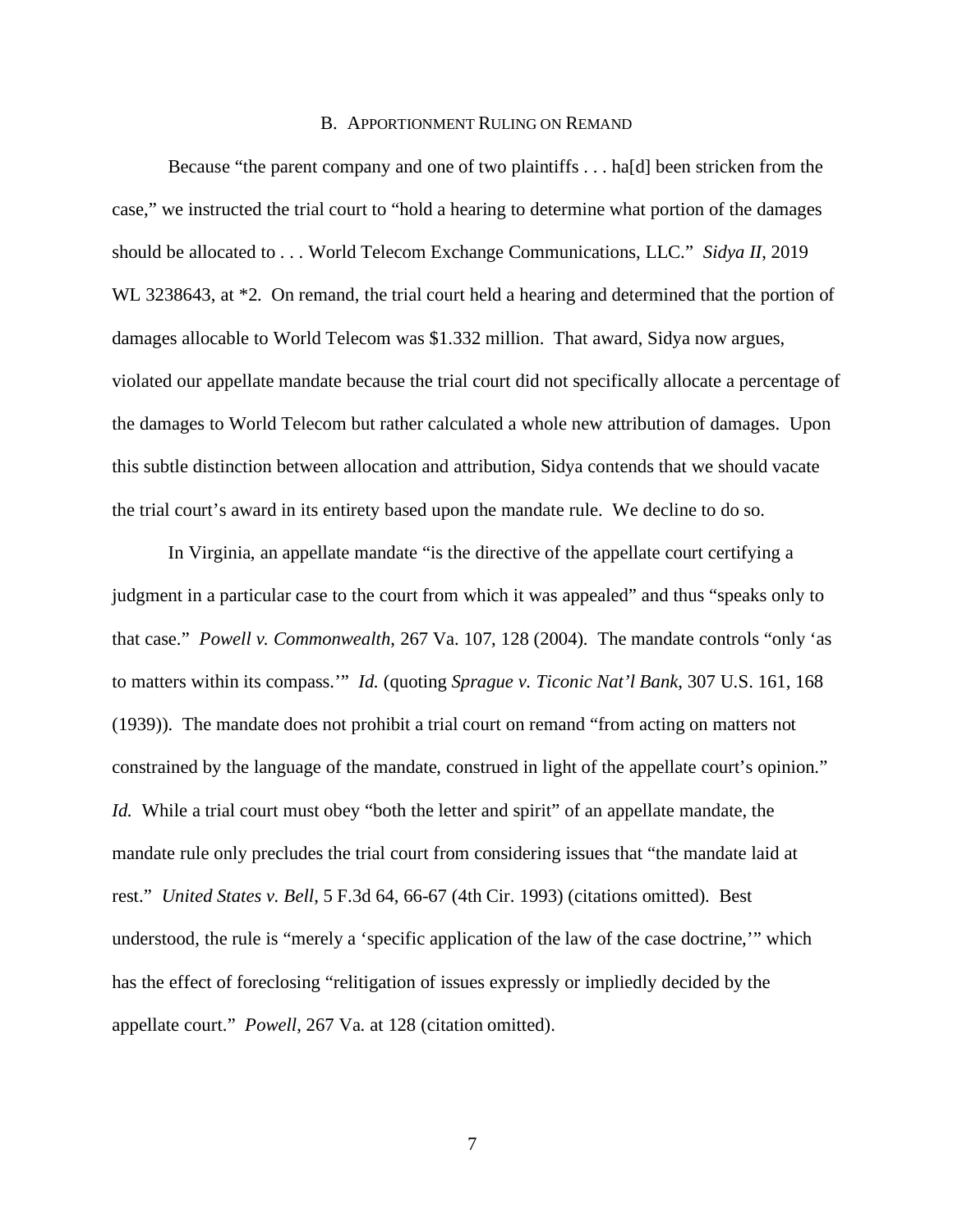Before applying these background principles, we first question Sidya's view of the trial court's damages ruling on remand. At the 2015 trial, the jury returned a \$2.682 million verdict for compensatory damages. It was a general verdict unaccompanied by special interrogatories. The jury awarded a single sum to two plaintiffs who were each asserting identical claims. On remand, the trial court awarded \$1.332 million to one plaintiff, which was a "portion" of the original \$2.682 million jury verdict against both plaintiffs, *see Sidya II*, 2019 WL 3238643, at \*2. Whatever linguistic distinctions exist between "allocating" and "attributing," nothing in our *Sidya II* order (incorporated by reference in the mandate) dictated the precise manner in which the trial court was obligated to apportion the damages. For this reason, the trial court did not ignore or otherwise violate the *Sidya II* mandate.

Perhaps so, Sidya argues, but the trial court had no evidentiary basis for allocating \$1.332 million of the original jury verdict to World Telecom. One difficulty with this argument is that no one can say with confidence what the jurors would have done on this issue. Neither side of this case asked the trial court to instruct the jury to allocate damages between the two plaintiffs, nor did the parties submit a detailed verdict form or request special interrogatories on the damages-allocation issue.

In the first appeal in this case, *Sidya I*, neither side requested a remand for a new jury trial. Again, in *Sidya II*, both sides requested for this Court to enter final judgment on their behalf, and neither side insisted on a new jury trial limited to the question of damages.<sup>[2](#page-7-0)</sup> As a result, our *Sidya II* mandate used the most efficient method left for bringing this case to

<span id="page-7-0"></span><sup>2</sup> *See* Appellant's Br. (*Sidya II*) at 40; Appellee's Br. (*Sidya II*) at 40. In oral arguments for *Sidya II*, World Telecom acknowledged that we could remand the case for the trial court to either remit the damages or order a new jury trial on the apportionment of damages. *See* Oral Argument Audio (*Sidya II*) at 7:40 to 8:40.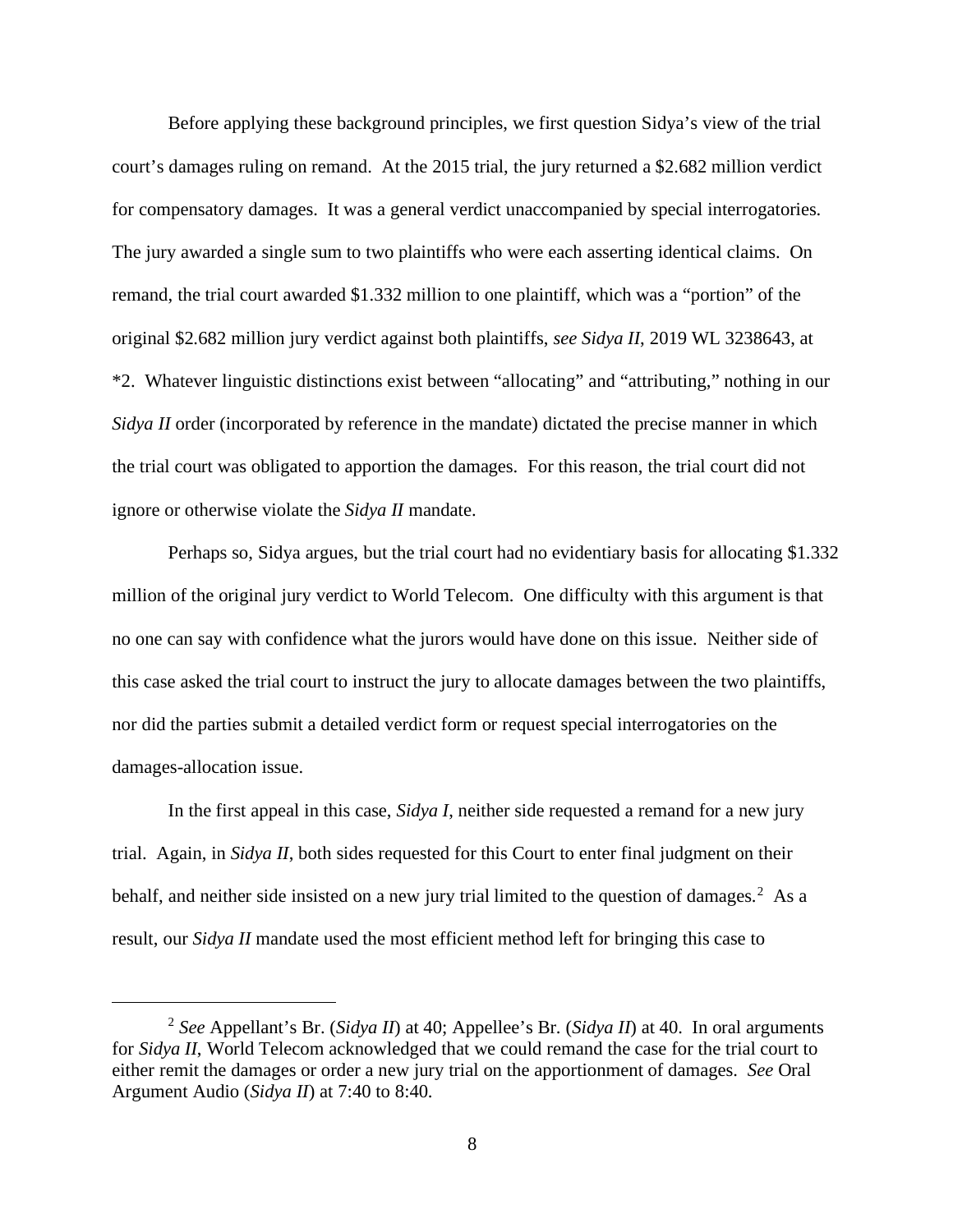closure — a remand with instructions to the trial court to apportion damages. In doing so, we vested the trial court with the same factfinding discretion the jury had previously possessed (subject only to the restraints of the existing evidentiary record) and directed the court to answer a question the jury was never asked.

This brings us to Sidya's contest of the trial court's apportionment decision, which Sidya claims relied upon a "completely different approach" than the one World Telecom presented to the jury and later "abandoned." *See* Appellant's Br. at 34. [3](#page-8-0) In support of his argument, Sidya asserts that World Telecom's expert at the jury trial calculated damages using an income-based approach to value the consolidated business. The trial court's post-remand award, Sidya contends, calculated damages using an asset-based approach. Our review of the record, however, does not support this assertion.

At trial, World Telecom's damages expert calculated the value of the combined companies in December 2010 (before Sidya's tortious acts) and subtracted from that the value of the remaining assets in December 2011, which was the only remaining value after Sidya's tortious acts. The expert evaluated the companies as of December 2010 using a combination of the income approach and market approach. *See* Trial Tr. (Aug. 17, 2015) at 123-24, 129. In making these determinations, the expert evaluated World Telecom and its parent company jointly, as if they were one enterprise, and did not seek to divide the damages between them. *See id.* at 178-79.

<span id="page-8-0"></span><sup>&</sup>lt;sup>3</sup> One particularly unfair aspect of this change of strategy, Sidya contends, was World Telecom's reliance in the trial court on deposition testimony not presented to the jury at the 2015 trial. The record reflects, however, that the trial court emphasized its intent to rely only on evidence previously presented to the jury. *See, e.g.*, J.A. at 156-57. Additionally, the deposition testimony identified by Sidya was the \$1.8 million offer made for World Telecom, which was also testified to at trial by both World Telecom's owner and by the damages expert. *See* Trial Tr. (Aug. 11, 2015) at 26; Trial Tr. (Aug. 17, 2015) at 150.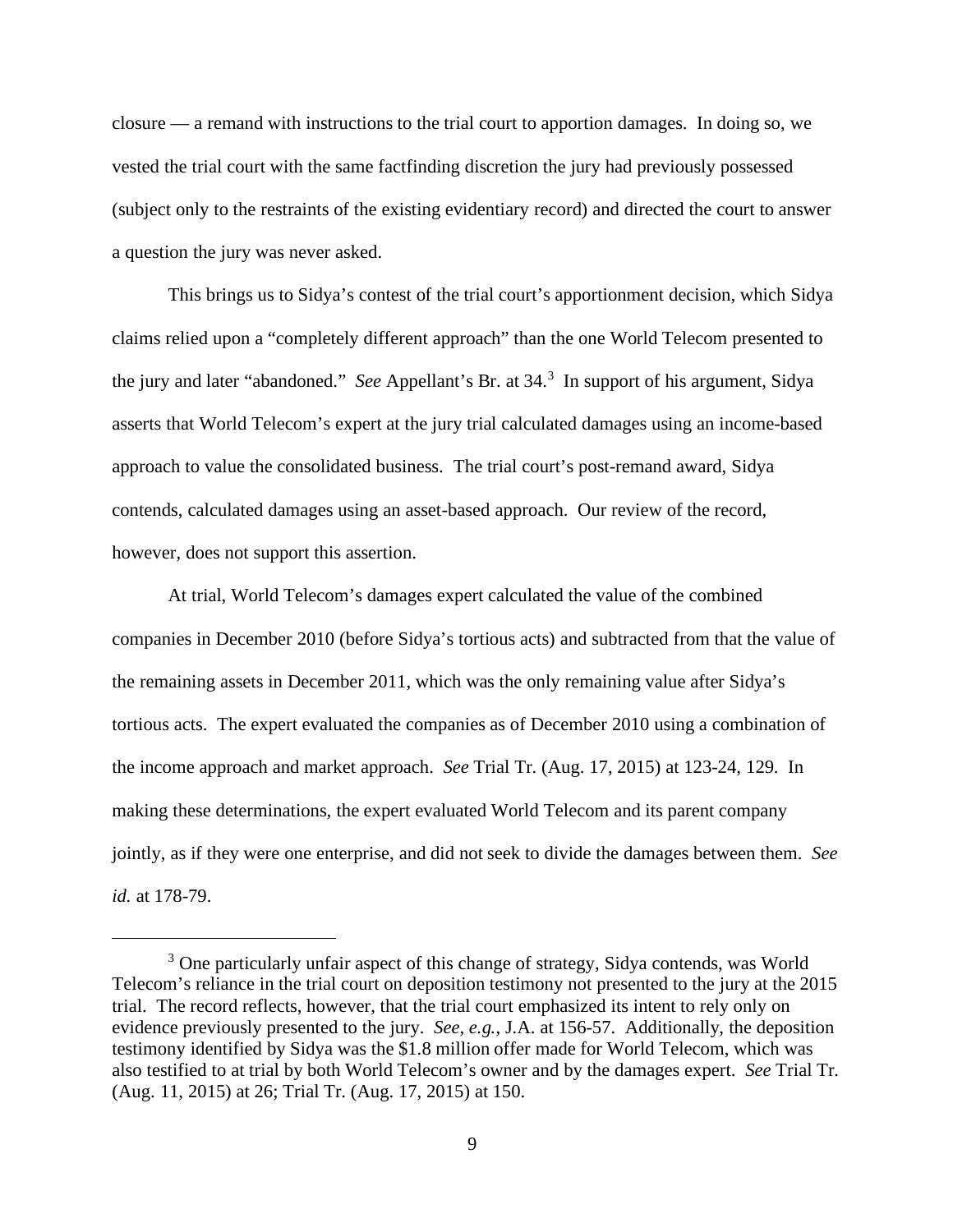On remand, the trial court also determined damages by finding the value of World Telecom as of December 2010 and subtracting from that the value of its remaining assets as of December 2011. In determining the initial value of World Telecom, the trial court adopted what World Telecom called a "lowball number" based upon a purchase offer that Sidya had made for the company in January 2011. *Id.* at 162<sup>[4](#page-9-0)</sup> Sidya argues that this purchase offer was for both companies, but the evidentiary record supports the trial court's determination that this offer represented the value of World Telecom alone. At the time of the offer, Sidya and Barmawi had already established a parent company in Dubai — they needed only the subsidiary.

World Telecom, after all, operated the business, employed all but one of the company's officers and employees, and owned the "OrcaWave" servers and the trade secrets contained therein. *See* J.A. at 179-80; Trial Tr. (Aug. 10, 2015) at 132-36; Trial Tr. (Aug. 17, 2015) at 14- 15. In contrast, World Telecom's Dubai parent company had at most two employees. The parent company's principal contribution to the joint business plan was to provide financing, banking services, and tax benefits for income realized in Dubai. After deducting World Telecom's remaining assets, the trial court arrived at the \$1.332 million allocation of damages to World Telecom — which, as it turns out, is close to half of the \$2.682 million in damages awarded by the jury to both World Telecom and its Dubai parent company. Given the evidentiary discretion available to the trial court, sitting as factfinder on remand, we affirm the court's damages-allocation decision.

## C. TREBLE DAMAGES FOR CIVIL CONSPIRACY

For two reasons, Sidya argues that the trial court erroneously trebled the compensatory-

<span id="page-9-0"></span><sup>&</sup>lt;sup>4</sup> World Telecom offered this valuation as a floor or "backstop" (estimating it as "approximately . . . half" of World Telecom's true value) to its other higher valuation figures. *See* Hr'g Tr. (Feb. 27, 2020) at 7-8; Trial Tr. (Aug. 10, 2015) at 26.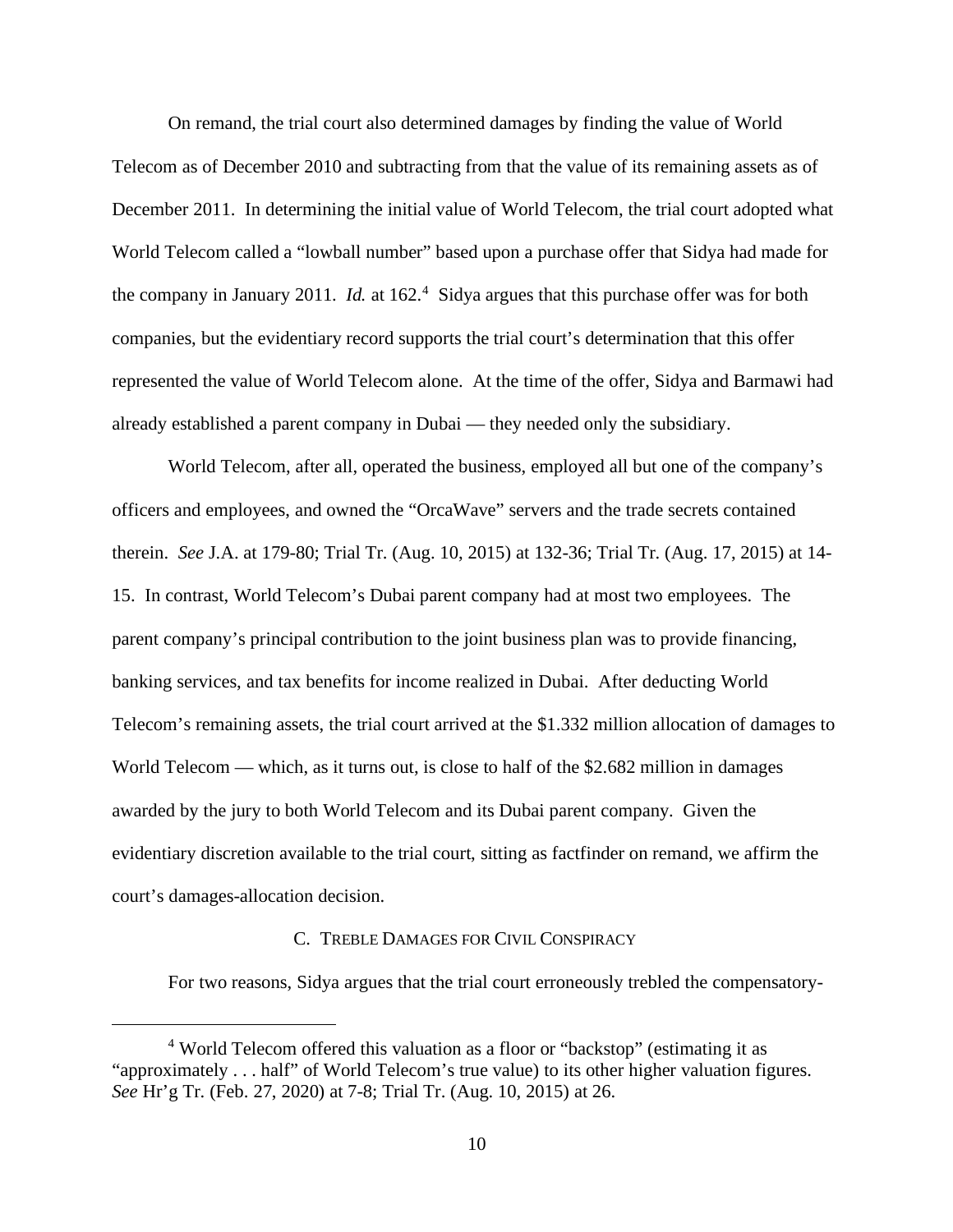damages award to \$3.996 million. First, Sidya finds fault with the post-remand decision<sup>[5](#page-10-0)</sup> to treble damages because only one of the various claims against him — the civil conspiracy claim under Code  $\S$ § 18.2-499 and 18.2-500(A) — authorized such an award, and the jury did not specify the amount of damages caused by the civil conspiracy. Second, Sidya contends that the trial court mistakenly interpreted the civil conspiracy statute to require a mandatory award of trebled damages rather than a discretionary award.

With respect to the first point, Sidya is correct that the jury did not break down the aggregate award into discrete subsets of damages allocable to each specific successful claim. The trial court recommended that a damages award be designated by individual count on the jury-verdict form, but both parties disagreed. Sidya never advocated for a distinct damages award on the civil conspiracy count and, in fact, agreed with the jury-verdict form. Sidya cannot fault the trial court, therefore, for interpreting the jury verdict to attribute the full damages award to each count jointly and separately.

As for Sidya's second point, arguing that the trial court mistakenly treated the trebledamages award as statutorily mandated, we agree that the court came to that conclusion, but we see no need to determine whether the court erred in doing so. *See Rickman v. Commonwealth*, 294 Va. 531, 542 (2017) (applying the right-result-different-reason doctrine to affirm the trial court's judgment while "express[ing] no view on the correctness of the lower court's rationale"). The trial court made clear that while it believed treble damages were mandatory, it would

<span id="page-10-0"></span><sup>&</sup>lt;sup>5</sup> In 2015, the trial court denied World Telecom's post-trial motion for treble damages. Our rulings in *Sidya I* and *Sidya II*, however, effectively "wipe[d] the slate clean on remand to just after the jury rendered its verdict." *Sidya II*, 2019 WL 3238643, at \*2 (citation omitted). After the *Sidya II* remand, the trial court changed its decision and ordered treble damages to be awarded. We have no concerns about this post-remand decision. World Telecom appealed the earlier decision to deny a trebled award, and we remanded the issue back to the trial court. *See Sidya I*, 2017 WL 3084091, at \*2 n.2. The issue was properly before the trial court on remand.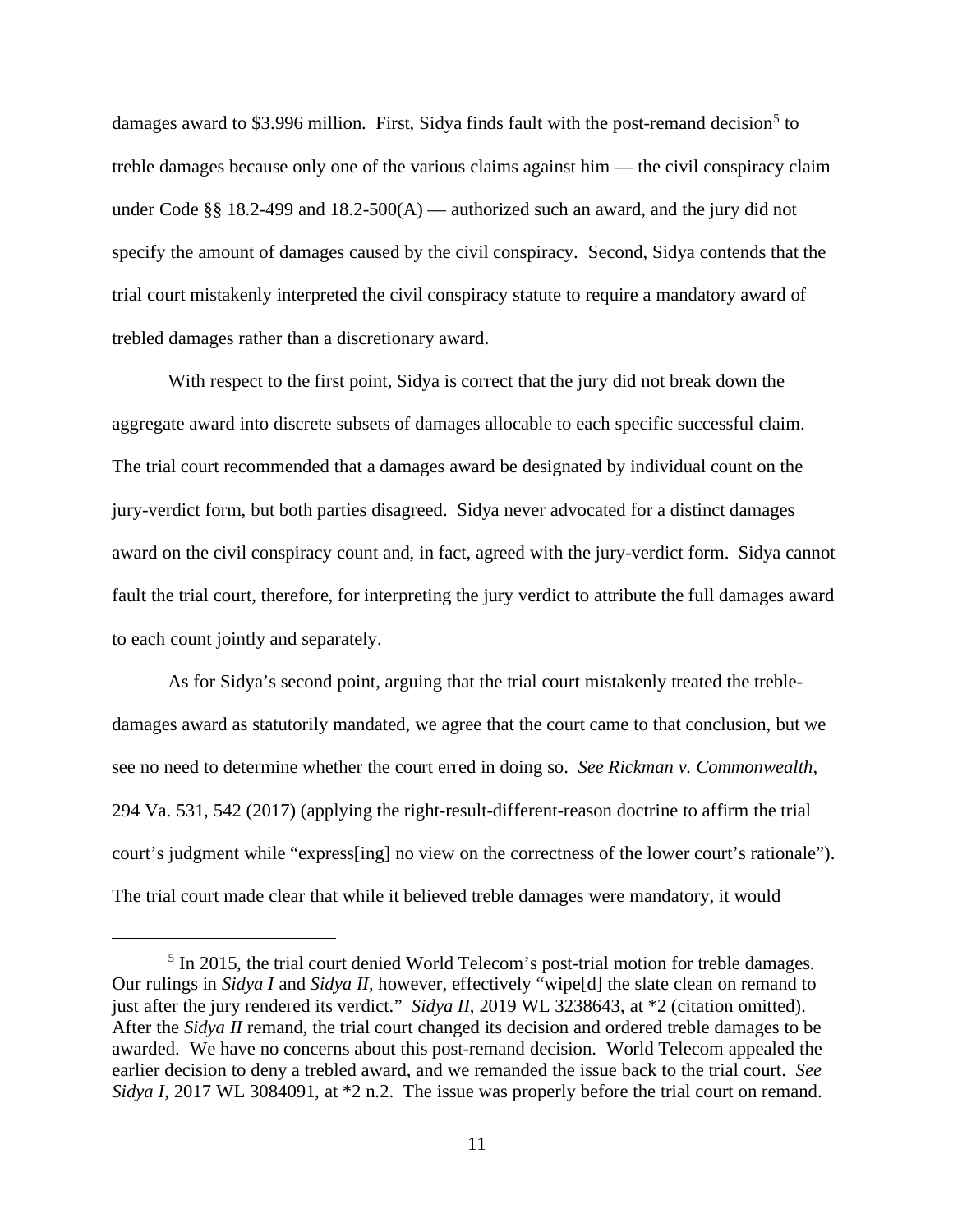nevertheless exercise its discretion in awarding treble damages in this case if the statute merely authorized a discretionary award. Because Sidya did not assign error to this "separate and independent basis" for the trial court's treble-damages award, *Manchester Oaks Homeowners Ass'n v. Batt*, 284 Va. 409, 421 (2012), we affirm the court's discretionary award of treble damages and decline to address the question whether the statute mandates such an award under the circumstances of this case.

### D. ATTORNEY FEES

We turn next to Sidya's contest of the jury's award of attorney fees attributable to the 2015 trial totaling \$1.682 million and to Sidya's objection to the trial court's award of supplemental attorney fees of \$500,000 incurred after the verdict on appeal and on remand. On the first subject, Sidya argues that World Telecom presented the jury a wholly insufficient evidentiary basis for any award of attorney fees. We agree.

World Telecom did not assert any contractual right to attorney fees. World Telecom's claim for fees was compensable, if at all, only if it proved a violation of the Virginia Uniform Trade Secrets Act, Code § 59.1-338.1 (addressing "willful and malicious" violations), or the civil conspiracy statute, Code § 18.2-500(A), both of which authorize an award of attorney fees. These statutes, however, only authorize fees incurred in the prosecution of these specific statutory claims — not causes of action created by other statutes or by common law.

At trial, Sidya moved to strike the evidence for attorney fees as insufficient. The trial court initially took the motion under advisement, and after the trial, it granted the motion. The trial court noted that in support of over \$1.6 million dollars in fees the plaintiffs had only testified from a brief summary of the fees, and "[n]o further documentation was provided." Hr'g Tr. (Oct. 23, 2015) at 34-36.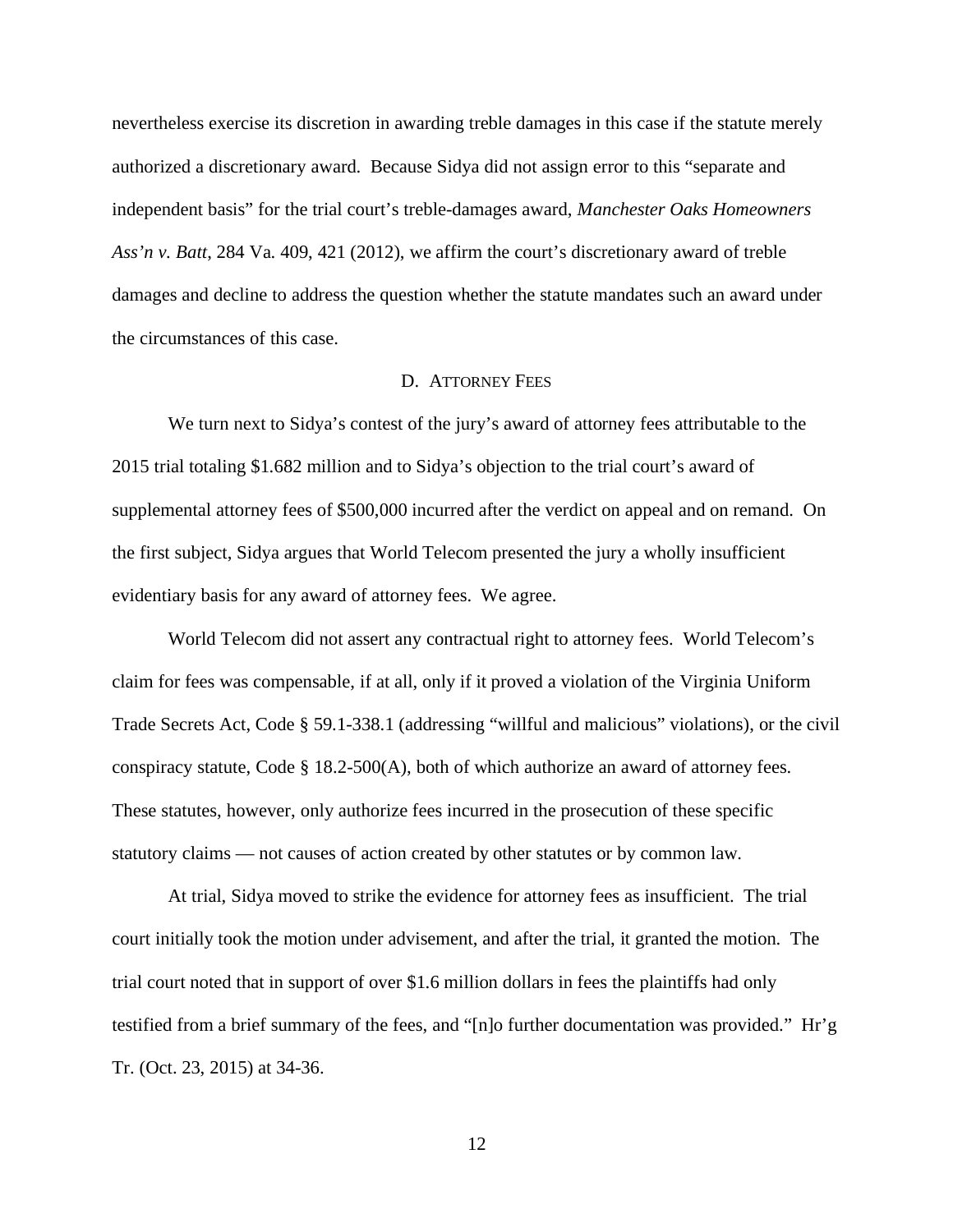On appeal, Sidya contends that World Telecom presented the jury with no fee invoices, time records, or witness estimations of the portion of the fee claim attributable solely to prosecution of the trade secrets and civil conspiracy claims (as opposed to the other non-fee claims) asserted against Sidya (as opposed to the various other defendants). What is more, a portion of the fees involved legal work during several years prior to the civil action being filed against Sidya. In response, World Telecom suggests that the fees did not need to be divided by claim or by defendant because all of the legal work compensated by the requested fees would have had to be performed to support the specific fee-shifting claims against Sidya. The judge who presided over the 2015 trial found this supposition unsupported by the evidence. We do as well. [6](#page-12-0)

A prevailing party entitled by law to an award of attorney fees has the burden of proving "that the requested fees are reasonable and that they were necessary." *West Square, L.L.C. v. Communication Techs., Inc.*, 274 Va. 425, 433 (2007). For a fee award to survive appellate scrutiny, it must be supported by sufficient evidence that tailors the fees to the specific successful claims triggering the right to such an award (statutory, contractual, or otherwise) and to the specific defendants against whom the claims could be asserted. *See Manchester Oaks Homeowners Ass'n*, 284 Va. at 428-29 ("[I]n an action encompassing several claims, the prevailing party is entitled to an award of costs and attorneys' fees only for those claims for which (a) there is a contractual or statutory basis for such an award and (b) the party has prevailed."). Nowhere in the extensive record in this case is there sufficient evidence on these necessary elements of World Telecom's fee claim. For this reason, agreeing with the judge who

<span id="page-12-0"></span><sup>6</sup> A different judge presided over this case on remand from *Sidya II*, who disagreed with the earlier trial judge's decision and awarded the attorney fees challenged in this appeal.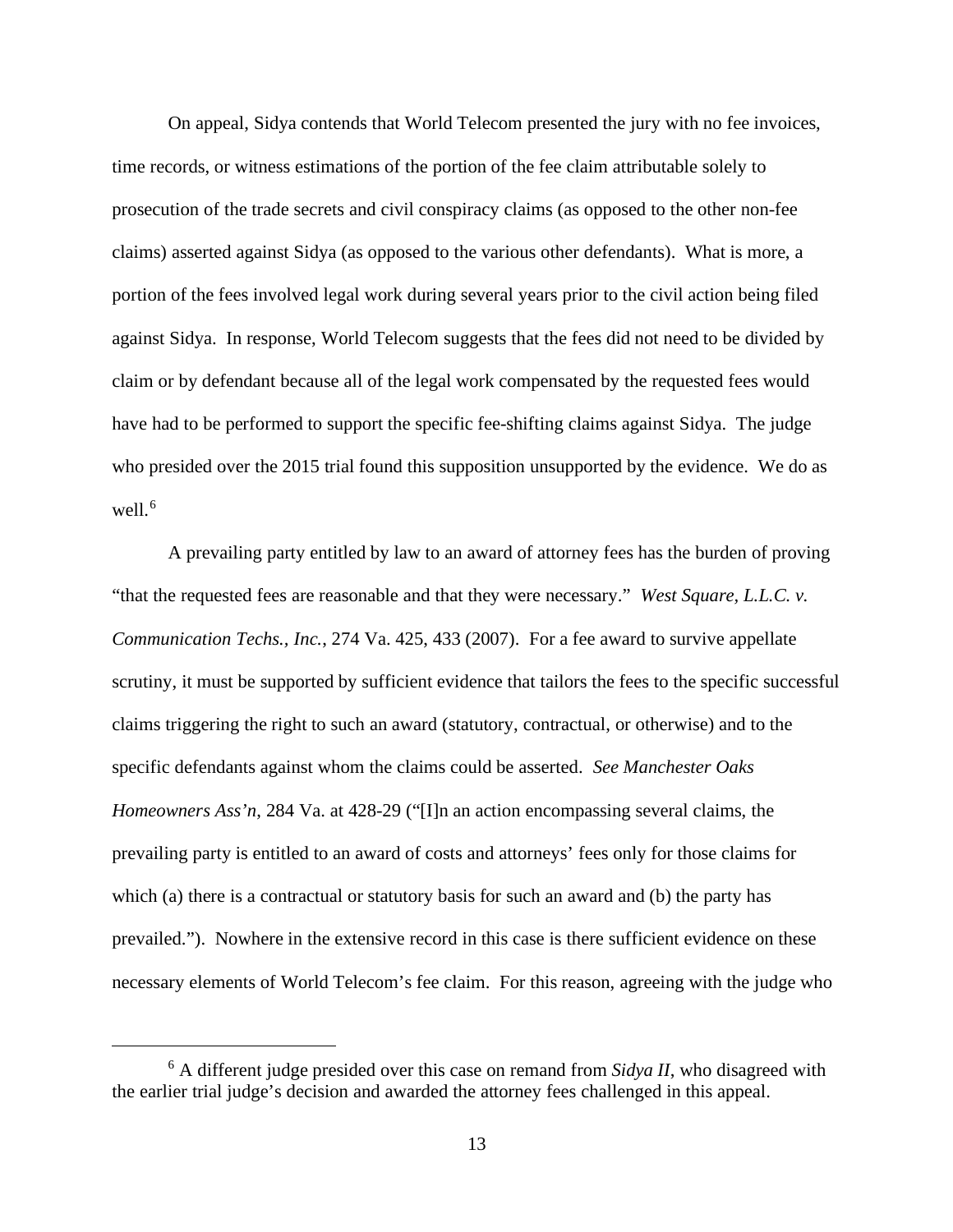presided over the jury trial and disagreeing with his colleague's later decision to the contrary, we vacate the \$1.682 million award of attorney fees attributed to the 2015 trial.

On remand after *Sidya II*, World Telecom presented evidence to the trial court in support of supplemental attorney fees incurred after the 2015 trial. In a single sentence in his brief, Sidya argues that these supplemental fees should not be permitted because World Telecom again failed to demonstrate that the fees were incurred only on the civil conspiracy and trade secrets claims. *See* Appellant's Br. at 48. At the hearing to determine fees, however, World Telecom presented detailed evidence as to the specific work encompassed in the requested fees. The evidence distinguished between successful and unsuccessful arguments — with an example of the latter being the failed defense of the parent company's untimely registration in *Sidya I*, *see* Hr'g Tr. (Feb. 27, 2020) at 121-22. World Telecom presented evidence of over \$900,000 in attorney fees on post-trial work, and the trial court ultimately awarded \$500,000. We find that the trial court did not abuse its discretion in doing so.

### E. POST-JUDGMENT INTEREST

The trial court awarded post-judgment interest of 6% per annum, which was calculated from the date of the 2015 jury verdict, and applied that interest rate to the trebled compensatory damages, punitive damages, and the attorney fees attributable to the 2015 trial. The court also awarded interest on the post-trial, supplemental attorney fees running from the date of the March 2020 order. Sidya argues that the trial court erred to the extent that it awarded interest on the \$350,000 punitive-damages award and on the treble-damages award.<sup>[7](#page-13-0)</sup> Sidya also argues that

<span id="page-13-0"></span><sup>&</sup>lt;sup>7</sup> Sidya also argues that post-judgment interest cannot be awarded on a recovery of attorney fees. We have never addressed this precise issue, though others have. *See* 2004 Op. Atty. Gen. 26, 26-28; 1991 Op. Atty. Gen. 23, 24. Given our reversal of the attorney-fee award,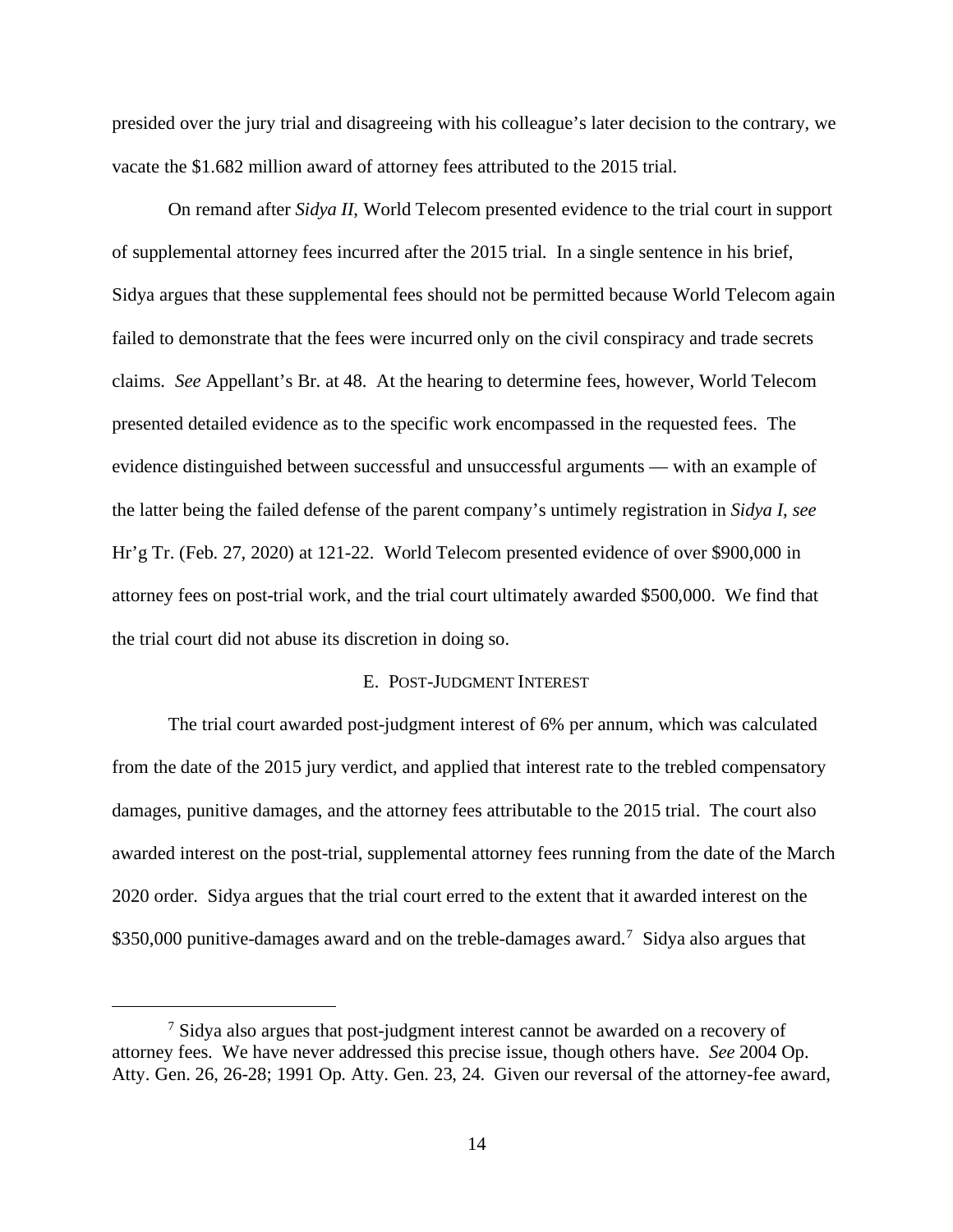interest should run from the date of the March 2020 judgment rather than the date of the 2015 jury verdict.

This debate over interest arises in a rather unique context. The jury rendered its verdict

on August 20, 2015, and the trial court entered its judgment on the verdict on September 18,

2015. We vacated the judgment (but not the verdict) in July 2017. *See Sidya I*, 2017 WL

3084091, at \*5. We later vacated the trial court judgment entered on remand, *see Sidya II*, 2019

WL 3238643, at \*2, and we are now considering a post-judgment interest award entered in

March 2020 running from the August 2015 verdict.

Despite this convoluted storyline, one aspect of Code § 8.01-382 answers the question

whether post-judgment interest applies to awards of punitive and treble damages. That statute

provides:

[T]he final order, verdict of the jury, or if no jury the judgment or decree of the court, may provide for interest on any principal sum awarded, or any part thereof, and fix the period at which the interest shall commence. The final order, judgment or decree entered shall provide for such interest until such principal sum be paid. If a final order, judgment or decree be rendered which does not provide for interest, the final order, judgment or decree awarded or jury verdict shall bear interest at the judgment rate of

*supra* at 12-14, we need not address the question whether the attorney-fee award for pretrial and trial efforts is covered by Code § 8.01-382.

In a single sentence in a footnote, Sidya includes the interest on the award of supplemental attorney fees in his argument. *See* Appellant's Br. at 43 n.4. In response to this very brief discussion, *see AlBritton v. Commonwealth*, 299 Va. 392, 412 & n.12 (2021) (discussing what is "colloquially called bad-brief waiver"), we will make only a few observations. The fees in this case were not awarded as compensatory damages either in tort law, *see generally* Kent Sinclair, Sinclair on Virginia Remedies § 1-8[A], at 1-39 (5th ed. 2016) (listing exceptions to the "American Rule"), or as an element of damages arising out of a breach of a contractual duty. Instead, the fees here are entirely a product of statutory awards that are typically deemed to be in the nature of costs. *See* Code § 18.2-500(A) (allowing recovery for "costs of the suit, including a reasonable fee to plaintiff's counsel"); *cf. Scott v. Doughty*, 130 Va. 523, 527 (1921). Because these issues are not adequately developed in Sidya's appellate briefs, however, we reject Sidya's argument on this issue without further comment.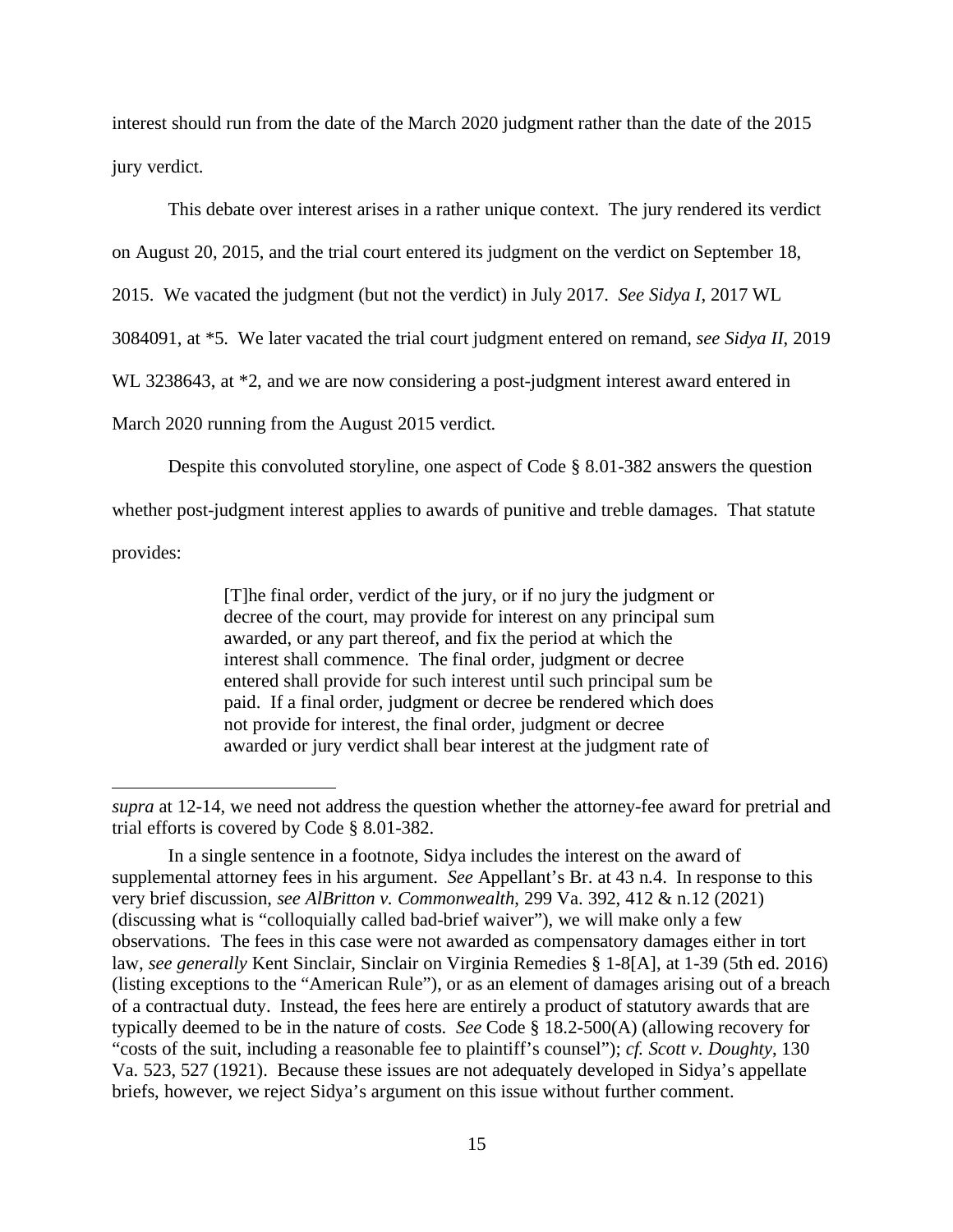interest as provided for in § 6.2-302 from its date of entry or from the date that the jury verdict was rendered.

The "principal sum awarded" phrase serves as the predicate for an award of statutory interest. We understand the phrase to mean the "element of the plaintiff's damages that *compensates* the plaintiff for the *actual harm* sustained." *RGR, LLC v. Settle*, 288 Va. 260, 295 (2014) (emphases added) (quoting *Upper Occoquan Sewage Auth. v. Black Constr. Co.*, 275 Va. 41, 67 (2008)). This understanding necessarily excludes recoveries that are noncompensatory in nature and those that, while compensating a litigant in the broadest sense, do not remedy an actual harm sustained by the litigant. $8$ 

Sidya argues that punitive damages and treble damages do not fit within the scope of Code § 8.01-382. We agree. As Justice Roush said during her earlier service on the trial bench, "punitive damages, by definition, are not intended to compensate the plaintiff. Instead, they are intended to punish the defendant and to serve as an example to others from acting in a similar way." *LeBrun v. Yakeley*, 67 Va. Cir. 122, 123 (Fairfax Cnty. Cir. Ct. 2005). Her succinct observation summarizes a century of jurisprudence on the nature of punitive damages. *See* Arthur G. Sedgwick, Elements of Damages 85 (1896); Sinclair, *supra* note 7, § 3-4[A], at 3-44. The same can be said of "treble damages," which, under Virginia law, are also "in the nature of a

<span id="page-15-0"></span><sup>&</sup>lt;sup>8</sup> A statutory award of post-judgment interest under Code § 8.01-382 requires "such interest until such principal sum be paid." The phrase "such principal sum" refers to any award of pre-judgment interest on a "principal sum awarded" in the first sentence of the statute. *See* Code § 8.01-382. In this respect, the Virginia statute is unlike its federal counterpart. *See* 28 U.S.C. § 1961(a) (2000) (mandating post-judgment interest "on any money judgment in a civil case"); *Air Separation, Inc. v. Underwriters at Lloyd's of London*, 45 F.3d 288, 290 (9th Cir. 1995) ("Accordingly, postjudgment interest has been applied to attorneys' fees; costs; punitive damages; exemplary damages; and fraud penalties." (citations omitted)). *Compare Quesinberry v. Life Ins. Co. of N. Am.*, 987 F.2d 1017, 1032 (4th Cir. 1993) (awarding post-judgment interest on the entire sum awarded, including pre-judgment interest), *with Upper Occoquan Sewage Auth. v. Blake Constr. Co.*, 275 Va. 41, 67 (2008) (declining to award post-judgment interest on a pre-judgment interest award).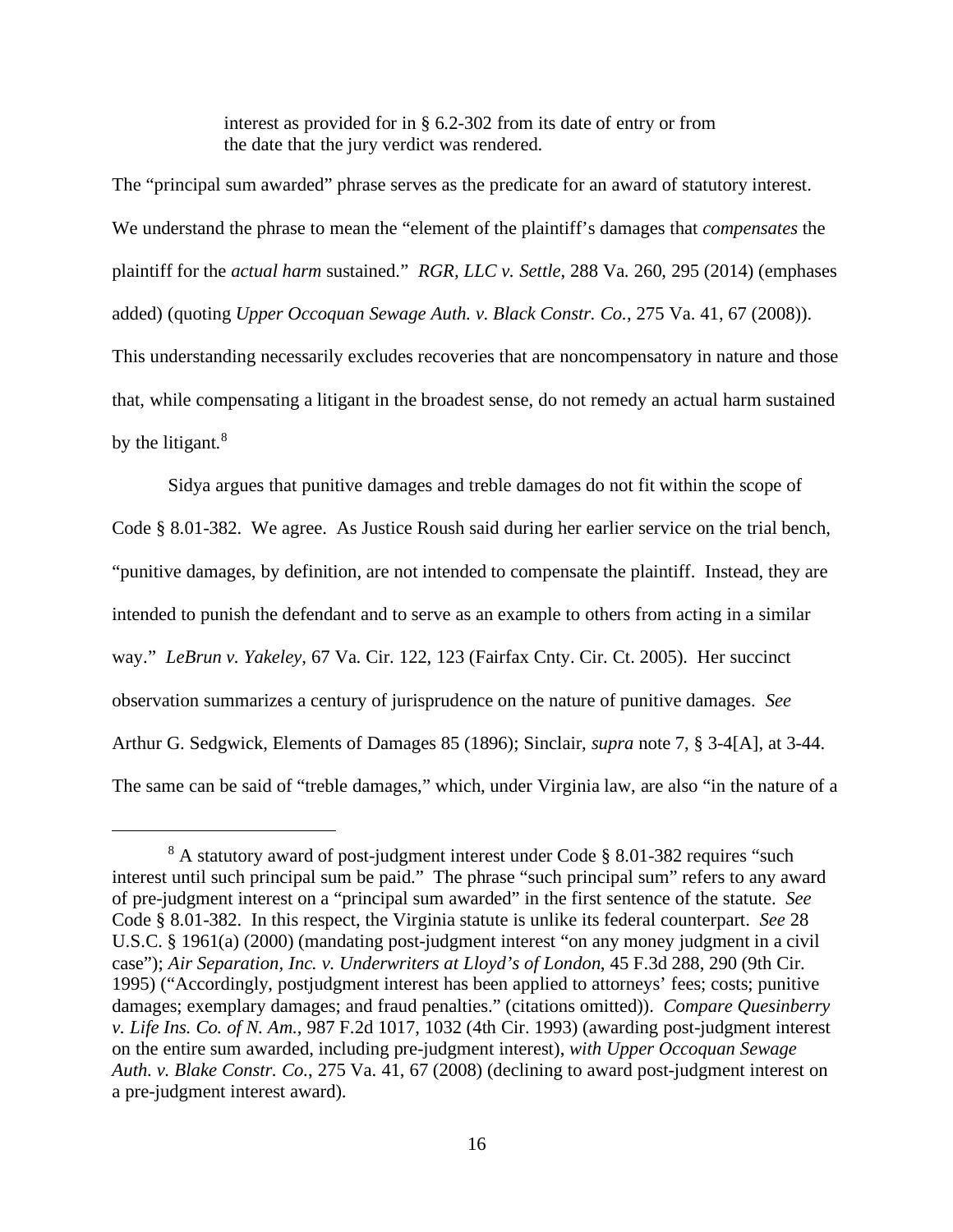penalty." *Porter v. Wilson*, 244 Va. 366, 372 (1992) (citing *Bowers v. Westvaco Corp.*, 244 Va. 139, 150 (1992)); *see also Multi-Channel TV Cable Co. v. Charlottesville Quality Cable Operating Co.*, 108 F.3d 522, 528-29 (4th Cir. 1997). It follows that the trial court erred in applying Code § 8.01-382 to World Telecom's punitive damages and treble damages because they were meant to punish Sidya not to compensate World Telecom.

Finally, Sidya argues that because we vacated the 2016 judgment in *Sidya I*, there was no "principal sum awarded" until the March 2020 judgment. We disagree. "Code § 8.01-382 is clear and unambiguous as to when, and how, the application of post-judgment interest begins." *Upper Occoquan Sewage Auth.*, 275 Va. at 64. "[I]f a jury determines through its verdict that money damages are owed to a plaintiff, . . . post-judgment interest will accrue from the date of the verdict until the judgment is paid." *Id.*; *see also* Sinclair & Middleditch, *supra* note 1, § 3.16, at 404. This is true even if the amount of the jury verdict is later reduced by the trial court. *Upper Occoquan Sewage Auth.*, 275 Va. at 64 n.9.

## III.

In sum, we reject Sidya's challenges to the trial court's partial final judgment on the grounds that it:

- rested on insufficient evidence supporting World Telecom's trade secrets, tortious interference, and civil conspiracy claims;
- failed to comply with *Sidya II*'s remand instructions in determining compensatory damages;
- **improperly trebled damages under Code § 18.2-500(A);**
- erroneously awarded supplemental attorney fees and interest thereon; and
- **Example 1** incorrectly ran the award of interest from the date of the jury verdict rather than the date that judgment was entered on the verdict.

We affirm the trial court's holdings on each of these issues.